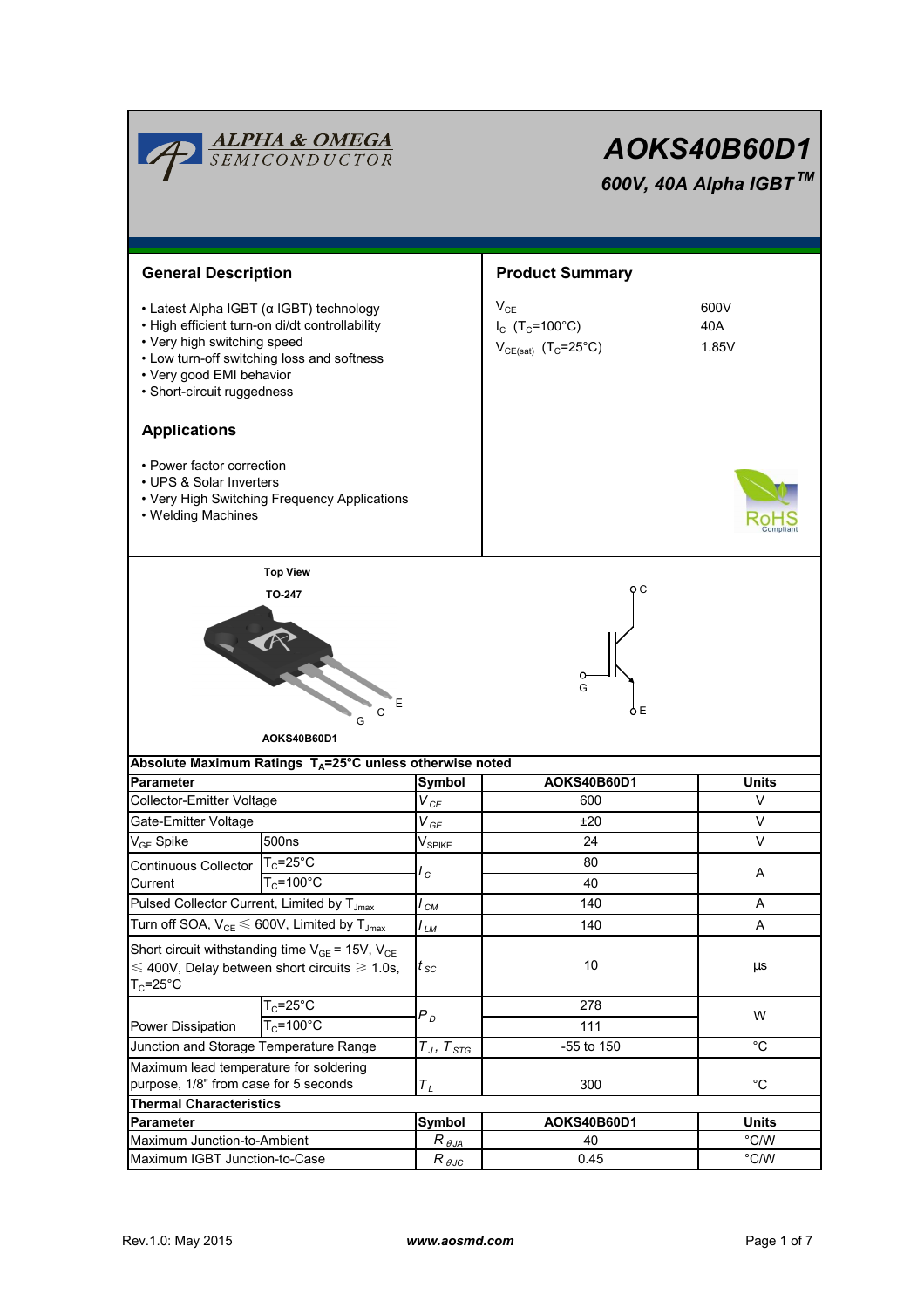

## **Electrical Characteristics (TJ=25°C unless otherwise noted)**

| <b>Symbol</b>                | <b>Parameter</b>                                                                                           | <b>Conditions</b>                                                                                     | Min                      | <b>Typ</b>                   | Max            | <b>Units</b>             |    |  |  |  |  |  |
|------------------------------|------------------------------------------------------------------------------------------------------------|-------------------------------------------------------------------------------------------------------|--------------------------|------------------------------|----------------|--------------------------|----|--|--|--|--|--|
| <b>STATIC PARAMETERS</b>     |                                                                                                            |                                                                                                       |                          |                              |                |                          |    |  |  |  |  |  |
| $BV_{CES}$                   | Collector-Emitter Breakdown Voltage                                                                        | $I_C$ =1mA, $V_{GE}$ =0V, T <sub>J</sub> =25°C                                                        |                          | 600                          |                |                          | V  |  |  |  |  |  |
| $V_{CE(sat)}$                | <b>Collector-Emitter Saturation Voltage</b>                                                                |                                                                                                       | $T_J = 25$ °C            |                              | 1.85           | 2.4                      | V  |  |  |  |  |  |
|                              |                                                                                                            | $V_{GE}$ =15V, I <sub>C</sub> =40A                                                                    | $T_J = 125$ °C           |                              | 2.2            |                          |    |  |  |  |  |  |
|                              |                                                                                                            |                                                                                                       | $T_J = 150^{\circ}C$     |                              | 2.3            |                          |    |  |  |  |  |  |
| $V_{GE(th)}$                 | Gate-Emitter Threshold Voltage                                                                             | $V_{CE}$ =5V, I <sub>C</sub> =1mA                                                                     |                          |                              | 5.5            |                          | V  |  |  |  |  |  |
| l <sub>CES</sub>             | Zero Gate Voltage Collector Current                                                                        | $V_{CE}$ =600V, $V_{GE}$ =0V                                                                          | $T_J = 25$ °C            |                              |                | 10                       | μA |  |  |  |  |  |
|                              |                                                                                                            |                                                                                                       | $T_{\rm J}$ =125°C       |                              |                | 600                      |    |  |  |  |  |  |
|                              |                                                                                                            |                                                                                                       | $T_J = 150^{\circ}C$     | $\blacksquare$               | $\overline{a}$ | 3000                     |    |  |  |  |  |  |
| $I_{GES}$                    | Gate-Emitter leakage current                                                                               | $V_{CE}$ =0V, $V_{GE}$ =±20V                                                                          |                          | $\overline{\phantom{a}}$     |                | ±100                     | nA |  |  |  |  |  |
| $g_{\scriptscriptstyle{FS}}$ | <b>Forward Transconductance</b>                                                                            | $V_{CE}$ =20V, I <sub>C</sub> =40A                                                                    | ٠                        | 16                           |                | S                        |    |  |  |  |  |  |
|                              | <b>DYNAMIC PARAMETERS</b>                                                                                  |                                                                                                       |                          |                              |                |                          |    |  |  |  |  |  |
| $C_{is}$                     | Input Capacitance                                                                                          |                                                                                                       |                          | $\overline{\phantom{a}}$     | 1950           |                          | pF |  |  |  |  |  |
| $C_{\mathit{oes}}$           | <b>Output Capacitance</b>                                                                                  | V <sub>GE</sub> =0V, V <sub>CE</sub> =25V, f=1MHz                                                     | $\overline{\phantom{a}}$ | 200                          |                | рF                       |    |  |  |  |  |  |
| $C_{\frac{res}{}}$           | Reverse Transfer Capacitance                                                                               |                                                                                                       |                          | 9                            |                | рF                       |    |  |  |  |  |  |
| $Q_g$                        | Total Gate Charge                                                                                          |                                                                                                       |                          |                              | 45             |                          | nС |  |  |  |  |  |
| $Q_{ge}$                     | Gate to Emitter Charge                                                                                     | $V_{GE}$ =15V, $V_{CE}$ =480V, I <sub>C</sub> =40A                                                    |                          | 17                           |                | nС                       |    |  |  |  |  |  |
| $Q_{gc}$                     | Gate to Collector Charge                                                                                   |                                                                                                       |                          | 15.6                         |                | nС                       |    |  |  |  |  |  |
| $I_{C(SC)}$                  | Short circuit collector current, Max.<br>1000 short circuits, Delay between<br>short circuits $\geq 1.0$ s | $V_{GE}$ =15V, V <sub>CE</sub> =400V, R <sub>G</sub> =25 $\Omega$                                     | $\blacksquare$           | 140                          |                | A                        |    |  |  |  |  |  |
| $R_g$                        | Gate resistance                                                                                            | $f = 1$ MHz                                                                                           |                          | 1.45                         |                | Ω                        |    |  |  |  |  |  |
|                              | SWITCHING PARAMETERS, (Load Iductive, TJ=25°C)                                                             |                                                                                                       |                          |                              |                |                          |    |  |  |  |  |  |
| $t_{D(0n)}$                  | Turn-On DelayTime                                                                                          |                                                                                                       | $\overline{a}$           | 29                           |                | ns                       |    |  |  |  |  |  |
| $t_{r}$                      | Turn-On Rise Time                                                                                          | T.=25°C<br>V <sub>GE</sub> =15V, V <sub>CE</sub> =400V, I <sub>C</sub> =40A,<br>$R_G$ =7.5 $\Omega$ , |                          | $\overline{\phantom{a}}$     | 22             | $\overline{\phantom{a}}$ | ns |  |  |  |  |  |
| $t_{D(Off)}$                 | <b>Turn-Off Delay Time</b>                                                                                 |                                                                                                       |                          | $\overline{a}$               | 74             | $\overline{a}$           | ns |  |  |  |  |  |
| $t_f$                        | Turn-Off Fall Time                                                                                         |                                                                                                       |                          | $\overline{\phantom{a}}$     | 15             |                          | ns |  |  |  |  |  |
| $E_{on}$                     | Turn-On Energy                                                                                             | Parasitic Inductance=150nH<br>Eon and Etotal include diode                                            |                          | 1.55                         |                | mJ                       |    |  |  |  |  |  |
| $E_{\rm\, off}$              | <b>Turn-Off Energy</b>                                                                                     | (AOK40B60D1) reverse recovery                                                                         |                          | $\qquad \qquad \blacksquare$ | 0.3            | $\overline{a}$           | mJ |  |  |  |  |  |
| $E_{total}$                  | <b>Total Switching Energy</b>                                                                              |                                                                                                       |                          |                              | 1.85           |                          | mJ |  |  |  |  |  |
|                              | SWITCHING PARAMETERS, (Load Iductive, TJ=150°C)                                                            |                                                                                                       |                          |                              |                |                          |    |  |  |  |  |  |
| $t_{D(0n)}$                  | Turn-On DelayTime                                                                                          | T,=150°C<br>$V_{GE}$ =15V, $V_{CE}$ =400V, I <sub>C</sub> =40A,                                       |                          | ÷.                           | 29             |                          | ns |  |  |  |  |  |
| $t_{r}$                      | Turn-On Rise Time                                                                                          |                                                                                                       |                          |                              | 24             |                          | ns |  |  |  |  |  |
| $t_{D(Off)}$                 | Turn-Off Delay Time                                                                                        |                                                                                                       |                          | $\overline{a}$               | 85             |                          | ns |  |  |  |  |  |
| $t_f$                        | <b>Turn-Off Fall Time</b>                                                                                  | $R_G$ =7.5 $\Omega$ ,                                                                                 |                          | 17                           |                | ns                       |    |  |  |  |  |  |
| $E_{on}$                     | Turn-On Energy                                                                                             | Parasitic Inductance=150nH<br>Eon and Etotal include diode                                            |                          | 1.7                          |                | mJ                       |    |  |  |  |  |  |
| $E_{\mathit{\,off}}$         | <b>Turn-Off Energy</b>                                                                                     | (AOK40B60D1) reverse recovery                                                                         |                          | 0.49                         |                | mJ                       |    |  |  |  |  |  |
| $E_{\text{total}}$           | <b>Total Switching Energy</b>                                                                              |                                                                                                       |                          |                              |                | $\overline{a}$           | mJ |  |  |  |  |  |

THIS PRODUCT HAS BEEN DESIGNED AND QUALIFIED FOR THE CONSUMER MARKET. APPLICATIONS OR USES AS CRITICAL COMPONENTS IN LIFE SUPPORT DEVICES OR SYSTEMS ARE NOT AUTHORIZED. AOS DOES NOT ASSUME ANY LIABILITY ARISING

OUT OF SUCH APPLICATIONS OR USES OF ITS PRODUCTS. AOS RESERVES THE RIGHT TO IMPROVE PRODUCT DESIGN,

FUNCTIONS AND RELIABILITY WITHOUT NOTICE.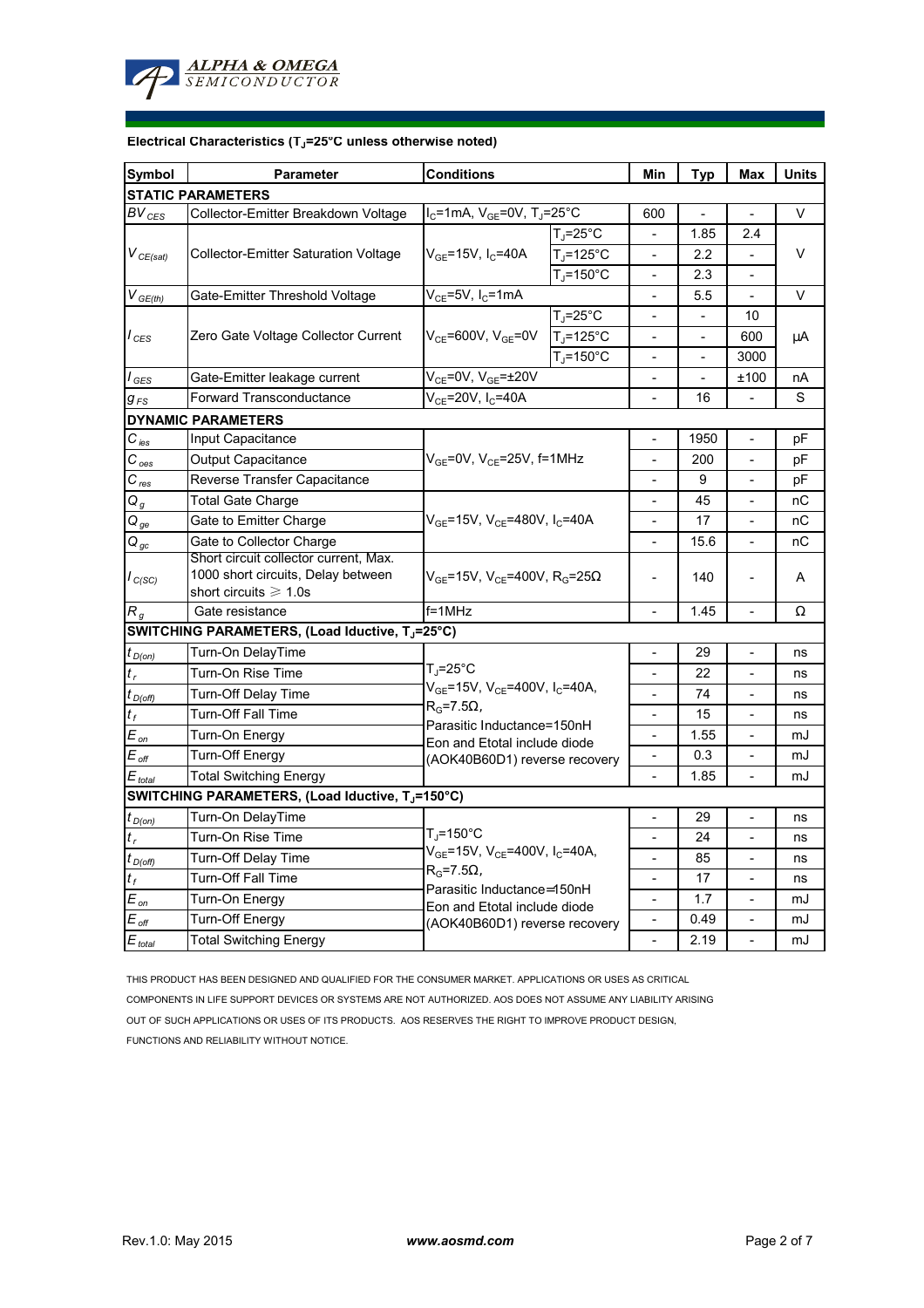**TYPICAL ELECTRICAL AND THERMAL CHARACTERISTICS**

**ALPHA & OMEGA** SEMICONDUCTOR

□

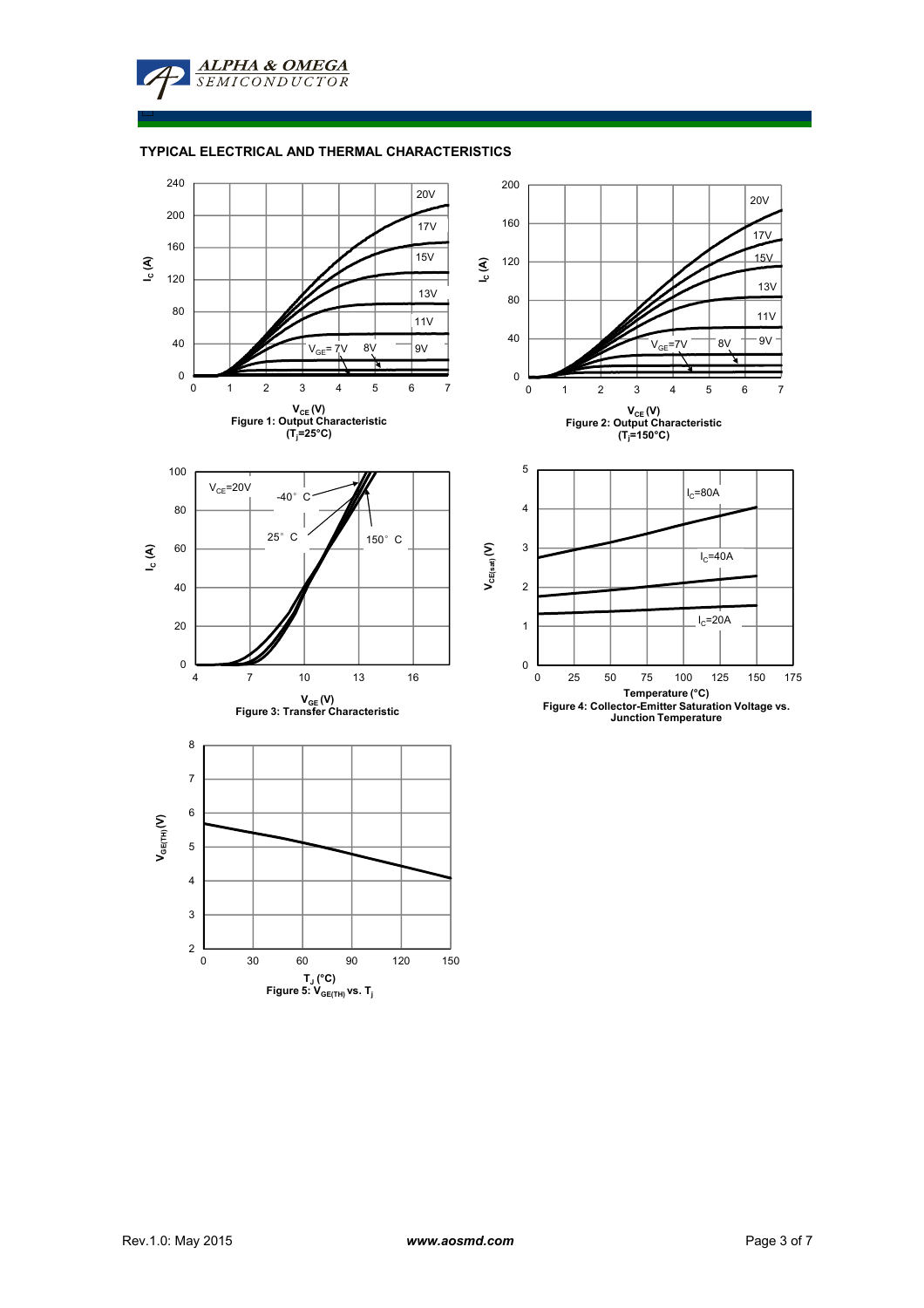**ALPHA & OMEGA SEMICONDUCTOR** 

□

## **TYPICAL ELECTRICAL AND THERMAL CHARACTERISTICS**

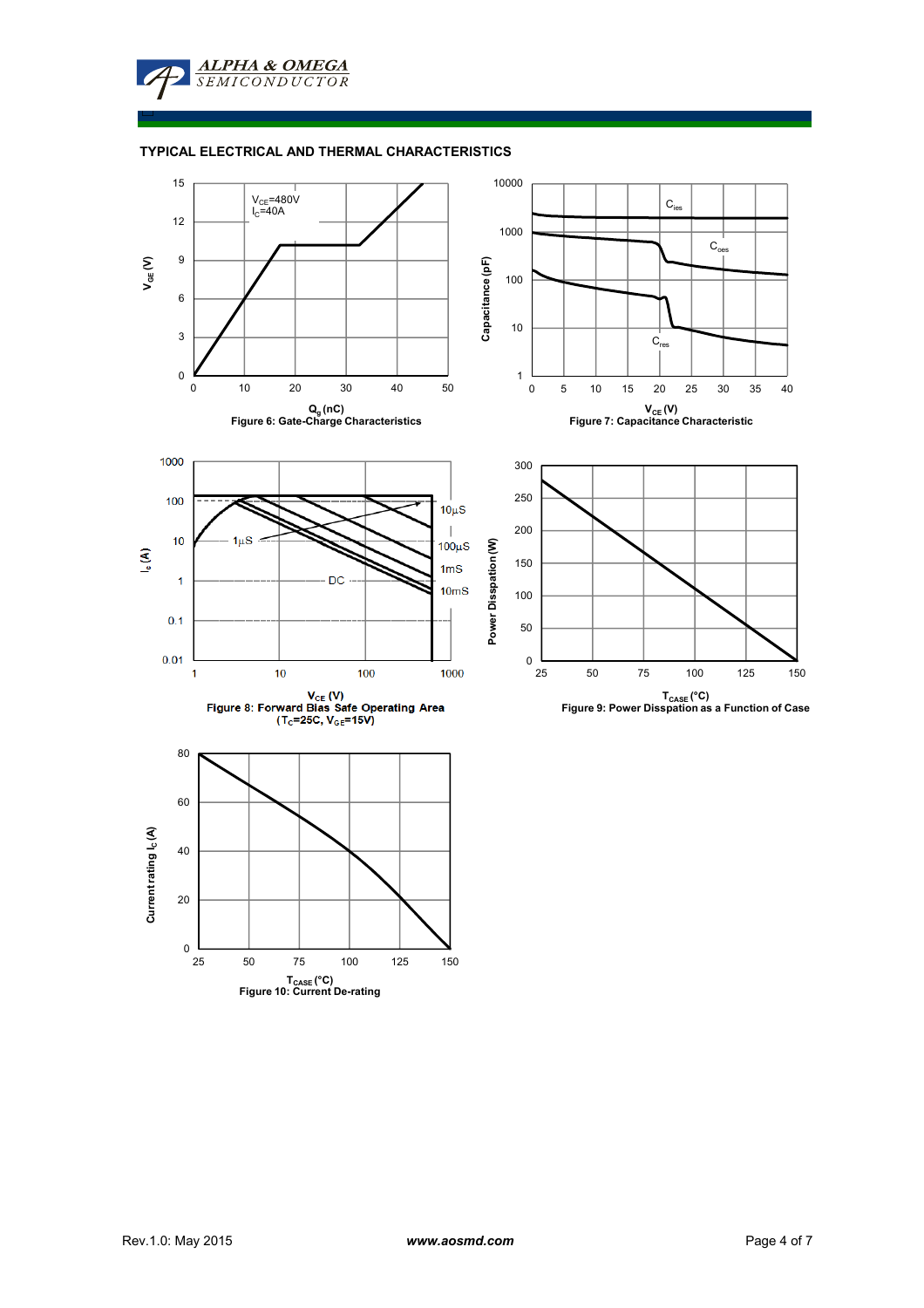

## **TYPICAL ELECTRICAL AND THERMAL CHARACTERISTICS**

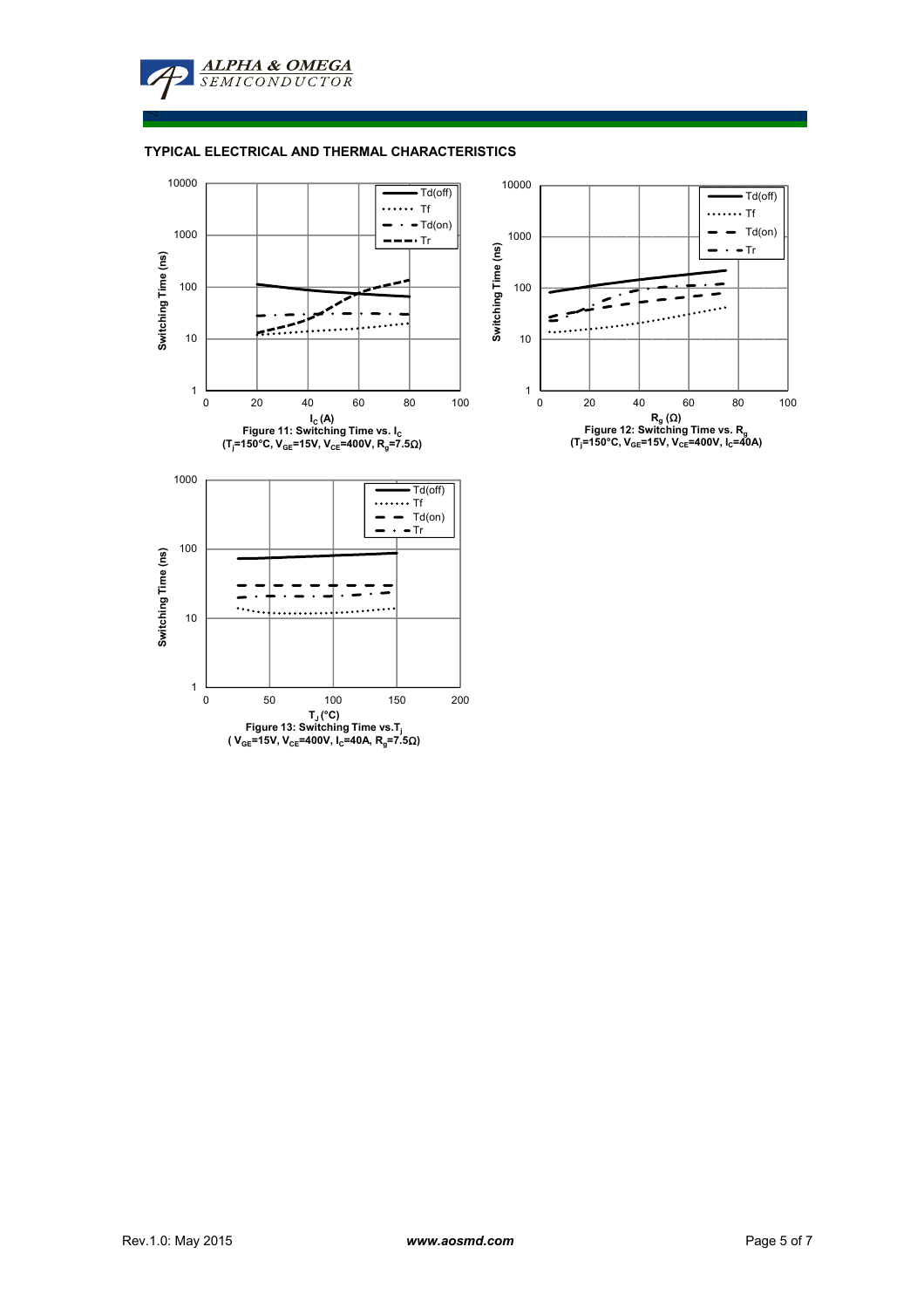ALPHA & OMEGA **SEMICONDUCTOR** 

≤

## **TYPICAL ELECTRICAL AND THERMAL CHARACTERISTICS**